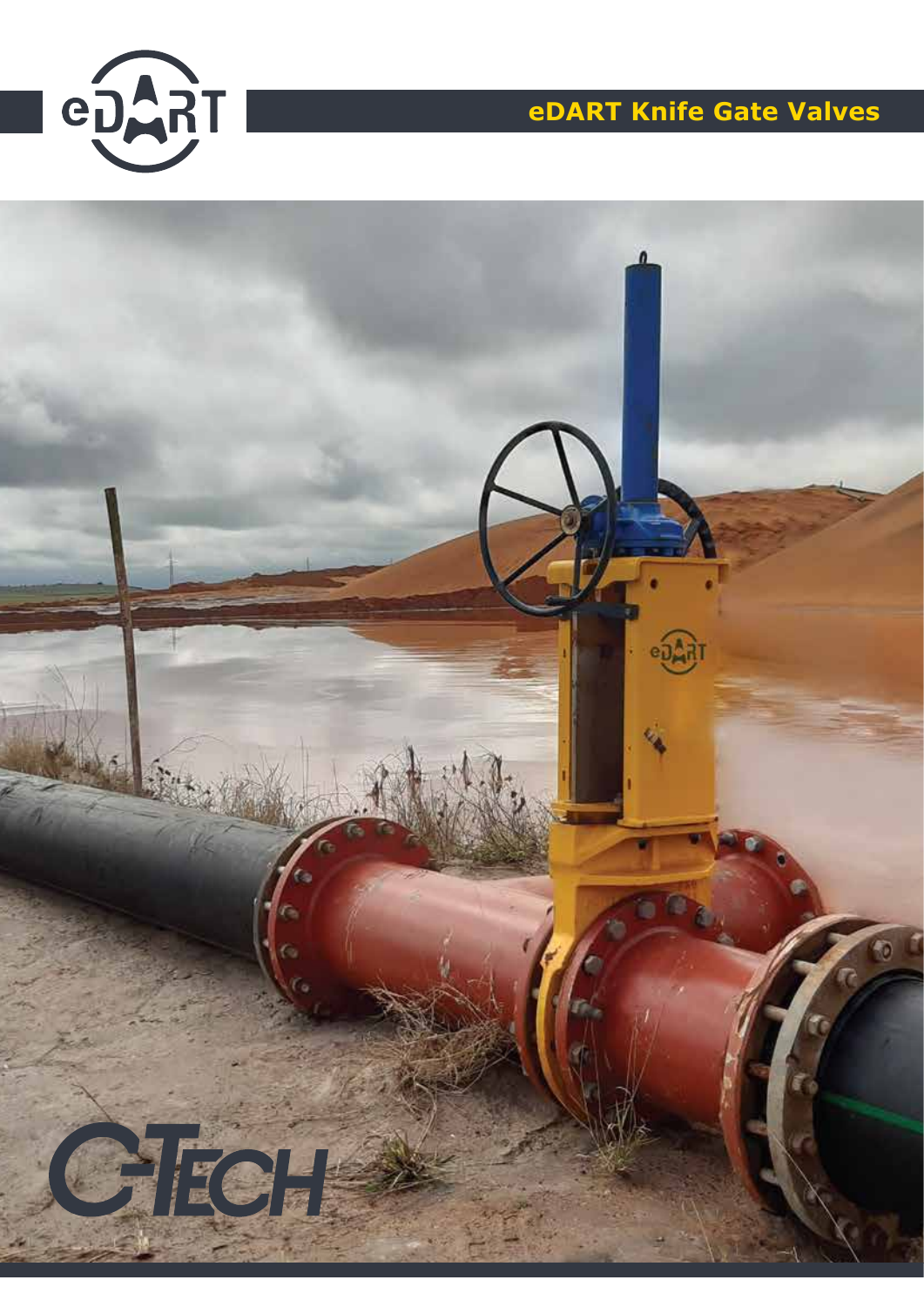

- 80 800NB and larger on request
- PN10, PN16, PN25, PN40
- Robust one piece body
- Rigid pedestal for smooth gate operation
- Wide range of materials of construction available
- Complete range of actuator options
- Precision ground, thick gate to resist pressure distortions
- ASME Class II (0.5% Cv) and ASME Class IV (0.1% Cv) leakage
- Valve seal/seat protected by deflection cone

#### *Pedestal*

Robust laser cut for extra support of actuator and gate. Instrumentation mounting points are standard. Options:

- Lockable open or closed
- Safety guards to remove pinch point hazard

#### *Clevis*

The clevis provides rigid coupling between the actuator shaft and the gate.

Two bolt attachment prevents gate misalignment due to pivoting and ensures smooth cycling operation.

#### *Gland*

Designed for safe and easy access to tighten during maintenance.



For improved shut off.



#### *Actuator*

Designed and engineered to be correctly sized for the application. Options:

- Pneumatic
- Hydraulic
- Handwheel
- Gearbox
- Electric

#### *Gate*

Extra thick gate extends life and manages fluid hammer. Precision ground to create a better seal and doesn't need to be scrubbed during operation.

#### *Packing*

Various packings to suit abrasive, corrosive as well as high temperature applications.

#### *Lifting Points*

Lifting lugs cast into body provide secure and safe rigging points for ease of installation and maintenance.

#### *Body*

Robust one-piece body resists pipe expansion and pipe misalignments. Fewer pipe support needed.

#### *Deflection Cone*

Sacrificial hard chrome wear cone protects seat from premature wear by diverting the media from the sealing surface. Easy to replace once worn.

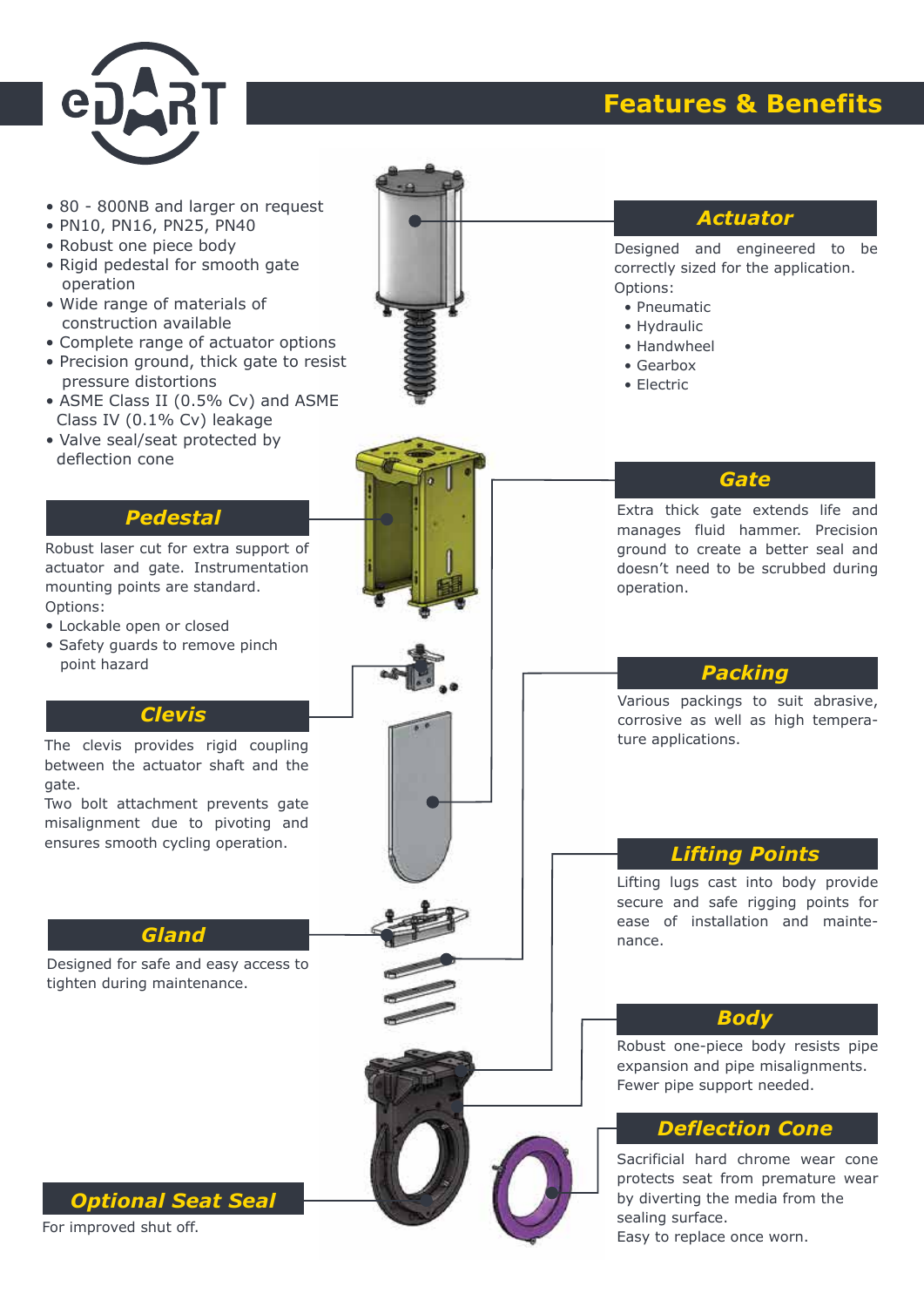### **Deflection Cone and CFD Design**

The deflection cone lifts the flow over the metal seat to protect it from the destructive action of the slurry. It is made from a hard 75 Rockwell high chrome material to be resistant to erosion and easily replaceable. The deflection cone is the primary replacement spare component for the valve.



- The deflector cone is always installed upstream.
- The valve is always orientated so that the line pressure pushes the gate into the seat when closed.